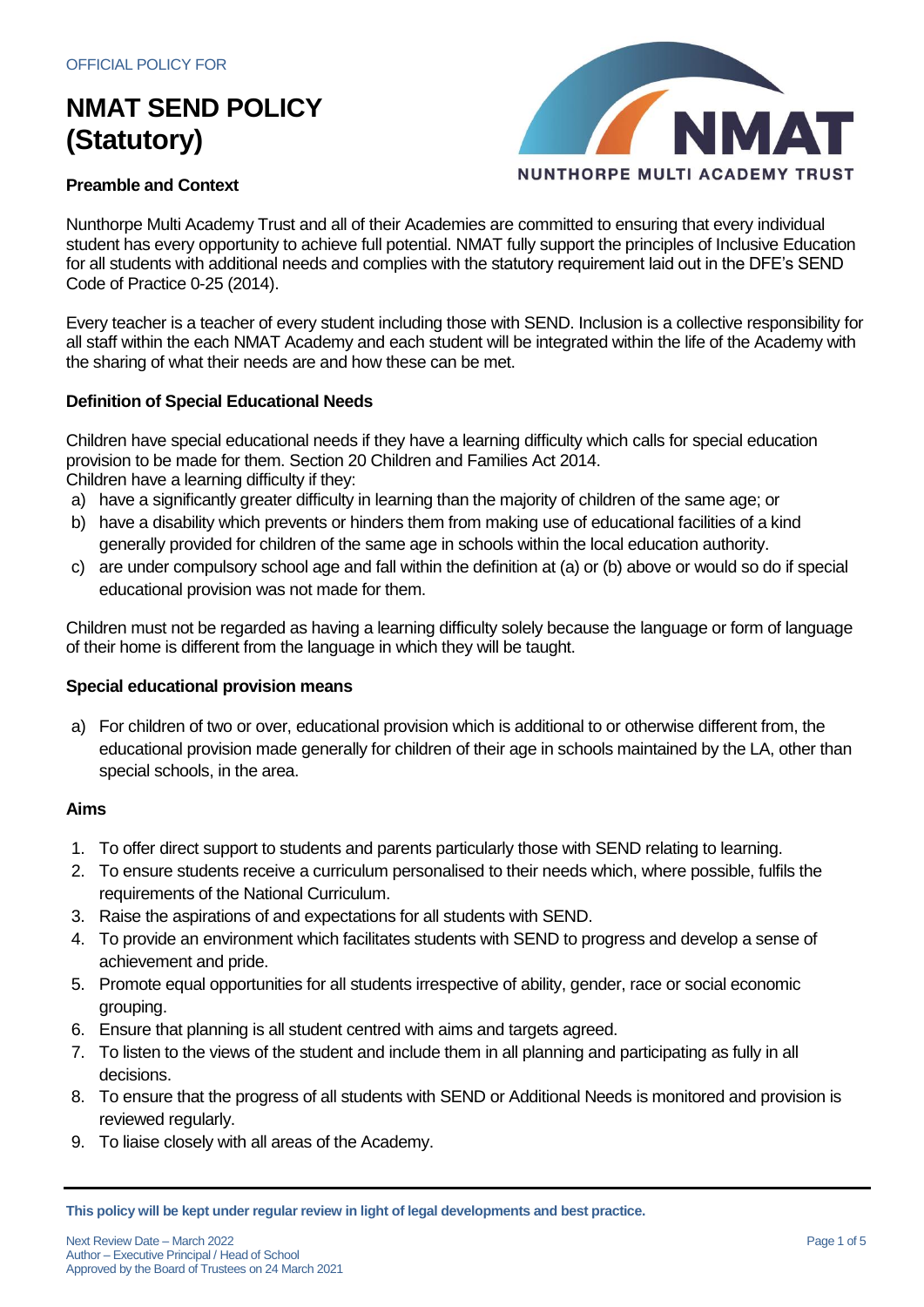

10. To create effective links with appropriate services to promote Inclusive Education.

### **The Special Educational Needs Coordinator (SENCO)**

At Nunthorpe Academy, Mrs B Shaw is the person responsible for coordinating day to day provision of students with SEND and also manages the Learning Support Assistants (LSAs). The Academy has one additional trained SENCO (Mr D Parrish), both hold the National Award for SEND. The Senior Leadership Link is the role of the Vice Principal Mr S Ward.

#### **Identification, Assessment and Provision of Special Needs**

Identification and assessment of students with Special Needs will follow the recommended procedure in the Code of Practice (2014).

The four areas of SEND:

- Cognition and Learning,
- Social Mental and Emotional Health,
- Communication and Interaction,
- Sensory and/or Physical.

For Years 7 to 13, students are identified through the Academy's assessment and tracking and reporting process. The principles of the assessment advocated are that:

- 1. Parents should be involved at every stage.
- 2. The student's feelings and perceptions should be taken into consideration.
- 3. The assessment should follow the Assess- Plan-Do-Review cycle to ensure that student's progress and provision is monitored and reviewed regularly.
- 4. The focus should be on the students' whole needs and not upon his/her difficulty.
- 5. The SENCO will liaise where necessary with full co-operation between the teachers within the Academy and/or other Specialist Services.

#### **A Graduated Approach to SEND Support**

All teachers are responsible and accountable for the progress and development of the students in their class, including where students access support from Learning Support Assistants/Teaching Assistants or Specialist Staff. High quality teaching, differentiated for individual students is paramount to ensure student's progress within all lessons. The quality of teaching and work scrutiny for all students including those at risk of underachieving is monitored across the Academy by Heads of Departments, SENCO and the Senior Leadership Team. Teachers input Data Capture during the academic year and this information is monitored to highlight students who may require additional intervention or provision.

If a student is not making progress across two data captures or is highlighted by a classroom teacher as a risk of underachieving then the SENCO will ask them to gather accurate formative assessments around the student and to ensure that all effective strategies and adjustments with good personalised teaching has been offered to the student.

**This policy will be kept under regular review in light of legal developments and best practice.**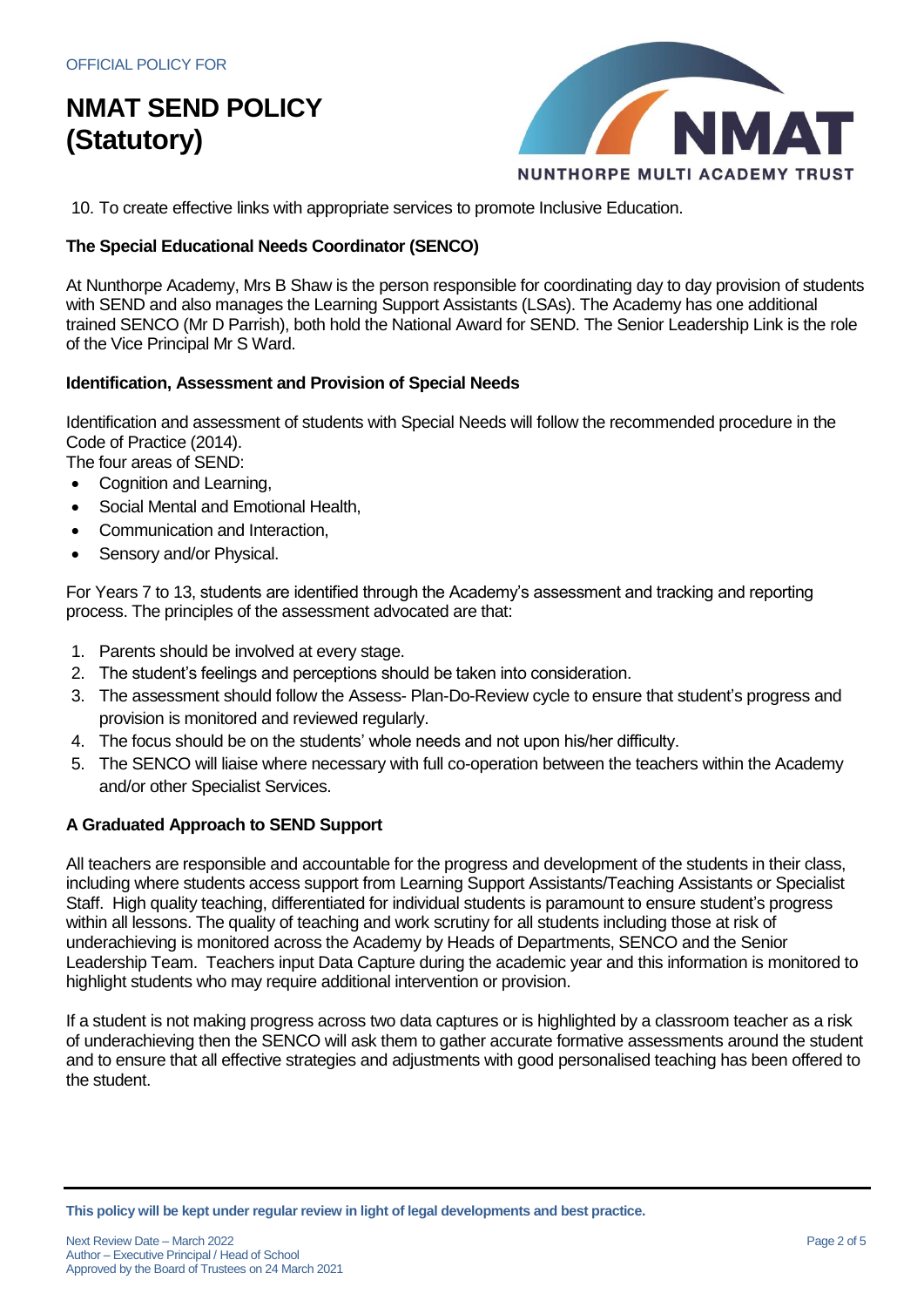

Academies follow three waves of Intervention and Provision Maps:

- 1. Universal (Quality First Teaching for all)
- 2. Targeted (Targeted provision within and /or outside the Academy for groups of students who may be underachieving)
- 3. Specialist (Specialist 1:2:1 Provision within and/or outside the Academy).

Students who are highlighted as having Special Educational Needs will be placed on the Academy's SEND Digest/Register within the Academy's Additional Needs Digest/Register which is reviewed each term. The Digest/Register and Group Profile Database is distributed and available to all teaching staff along with any student who holds a Learning Passport. This provides the teachers with an individualised person centred support plan identifying strategies to support the student in the classroom.

## **SEND Support (K)**

This is the single based category for students who need extra specialist support. The Academies will set out interventions and expected outcomes for these students and review their progress. All students within the Academies will have a Support Plan with three highlighted targets which will be reviewed at identified points throughout the year.

## **Education, Health and Care Plans (EHC Plan)**

An EHC Plan is a plan specifying:

- a) The child's or young person's special educational needs.
- b) The outcomes sought for him/her.
- c) The special educational provision required by him/her.
- d) Any health care provision reasonably required by the learning difficulties and disabilities resulting in him/her having special education needs.

**These plans will replace Statements of Special Educational Needs from September 2014.**

- e) Existing statements and LDAs will remain in force until all children and young people have completed the transition. **Transfers from statements to EHC Plans should be completed within three years,** so for pupils who already receive support, the old guidelines will be followed until September 2017.
- f) EHC Plans will extend from birth to 25, where necessary, replacing the Learning Difficulties Assessment (LDA's) for young people leaving school.

### **Annual Reviews of a Statement of Special Educational Needs/EHCPs**

All Statements/EHCPs will be reviewed at least annually with the parents, student, the Local Authority and the Academy SENDCO, to consider whether any amendments need to be made to the plan.

### **English as an additional language**

The identification and assessment of the special educational needs of young people whose first language is not English requires particular care. Where there is uncertainty about an individual, the Academy will look carefully at all aspects of that student's performance in different subjects, to establish whether the problems he/she exhibits in the classroom are due to limitations in his/her command of the language that is used there, or are

**This policy will be kept under regular review in light of legal developments and best practice.**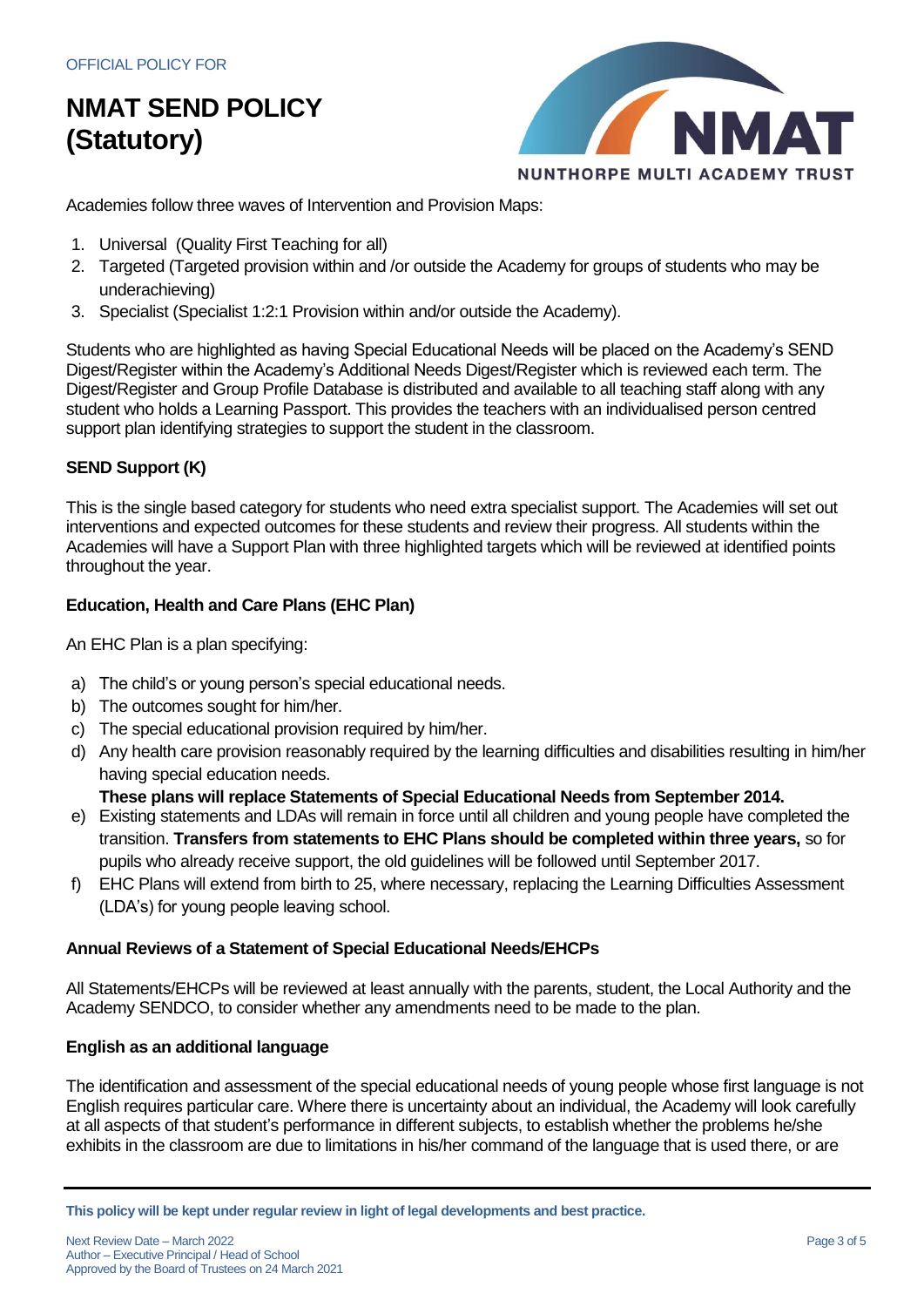

attributable to special educational needs. NMAT Academies employ the service of an Additional Language Specialist Teaching Service (Mrs Christine Serres) to work with targeted students to support their progress.

## **Transition**

Provision is made for the transition of all students from primary to NMAT Academies and from our Academies to other secondary schools, special schools or post 16 Education by liaising with the relevant institutions. An early transition plan will be organised for highlighted students at Year 5 and Year 6 to develop a smooth transition to the Academy.

Within Year 9 students on the SEND Digest will be offered support and guidance in selecting their choices for KS4. Students will be assessed for Examination Access Arrangements to ensure that they are able to access examination. This is completed in liaison with the individual Academy's Examination Officers.

### **Funding system for SEND**

Funding is agreed locally and is given to Academies via the Education and Skills Funding Agency, not through the local authority. Academies get the same level of funding for each student as a LA school in the same area; their notional SEND Budget is worked out in the same way.

Element 1: an amount of money for each student in the Academy Budget.

The Academy receives their funding based on the total number of students in the Academy (Average Pupil Unit). This is the core budget and is used to make general provision for all students in the Academy including those with SEND.

Element 2: the National SEND Budget.

Students who attend from within the Redcar and Cleveland Local Authority may receive an additional amount of money to assist in special educational provision to meet the student's needs. Students who attend the Academy from Middlesbrough Local Authority who require additional funding support will need an application to the Higher Needs Funding Budget within Middlesbrough Authority which will be completed by the SENDCO.

#### **Partnership with Parents**

Parents are seen from the outset as partners. Any decision regarding a student will be discussed with the parents at every stage. Parents of children in Year 6 and onwards are welcome to visit the Academy to view the provision outlined in the SEND Information report. There is a Year 6 Additional Needs Parents Evening held within the Summer Term. Highlighted Y6 students are invited to take part in an Early Transition Programme to assist with the movement from Primary. Representatives from the Faculty will attend the review meetings of all Y6 students with a Statement of Special Needs or Y6 Transition Meeting to an Educational Health and Care Plan. All parents of students on the SEND Digest are invited to discuss the progress the students are making as and when they wish.

#### **Links with Health, Social Care and other outside specialist services**

Our links with these agencies are usually in relation to specific individuals. Where appropriate, representatives are invited to attend review meetings.

**This policy will be kept under regular review in light of legal developments and best practice.**